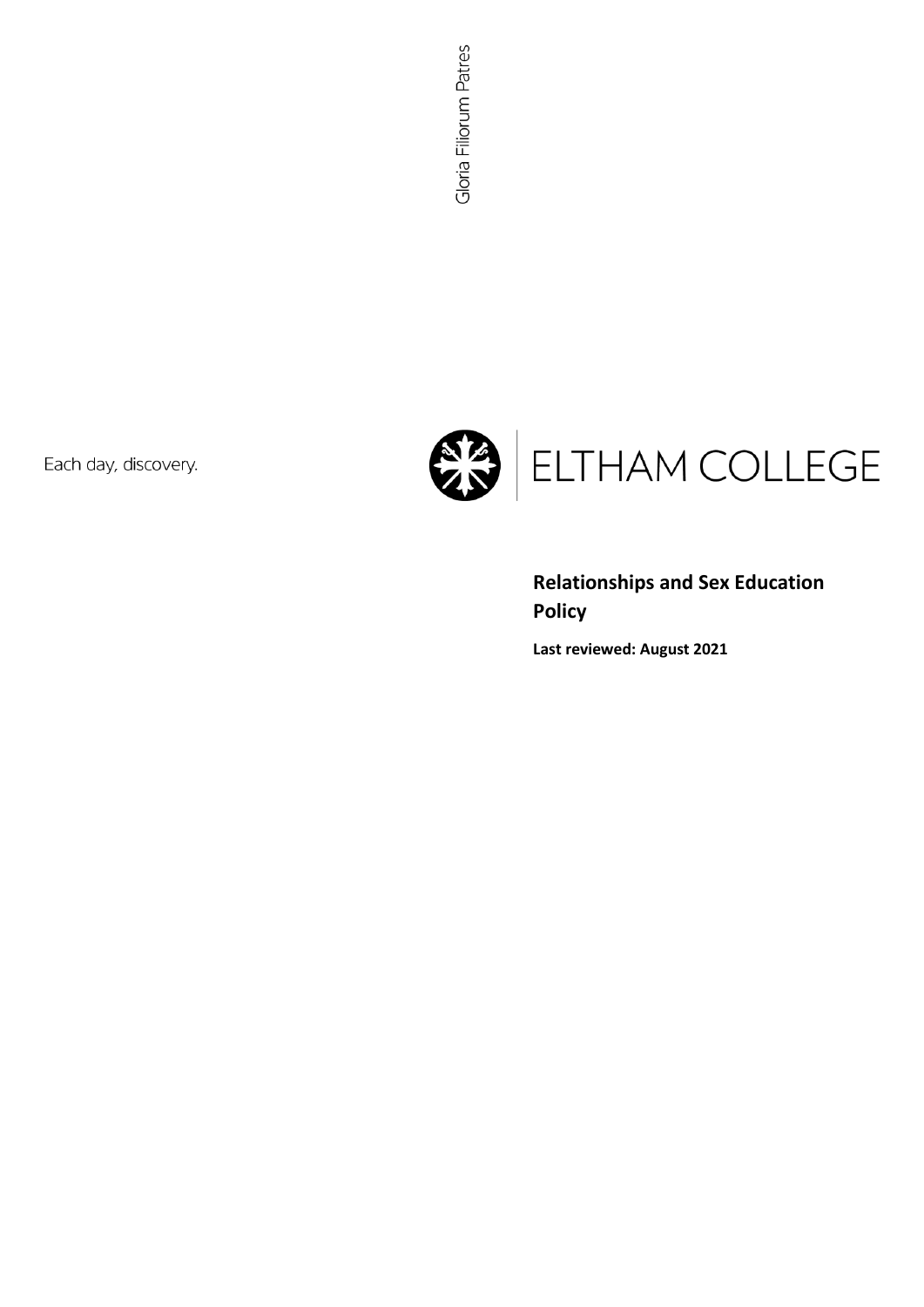

# **Version Control Information**

| <b>Reason for Amendment</b> | <b>Name</b>                                     | Date              | <b>Main Changes</b>                                                                                                                                                      |
|-----------------------------|-------------------------------------------------|-------------------|--------------------------------------------------------------------------------------------------------------------------------------------------------------------------|
| <b>Annual Review</b>        | Cheryl<br>Cartwright<br>Lead Nurse              | September<br>2017 | Updated programme to reflect<br>current guidance and good practice.                                                                                                      |
| <b>Annual Review</b>        | Nicola<br>Bilsby<br>Head of<br>Wellbeing        | June 2020         | Updated programme to reflect new<br>statutory requirements for the<br>teaching of Relationships and Sex<br>Education.                                                    |
| <b>Annual Review</b>        | Nicola<br><b>Bilsby</b><br>Head of<br>Wellbeing | August<br>2021    | Policy updated to reflect updated<br>protocol for communicating with<br>parents, and to identify areas of RSE<br>programme that are covered in<br>other curriculum areas |

### **Other Related Documents**

The Relationships and Sex Education policy supports/complements the following school policies and guidelines:

- Assessment and Feedback Policy
- Curriculum Policy
- Equal Opportunities Policy
- Learning Support Policy
- Online Safety Booklet
- Safeguarding Policy
- Visiting Speaker Procedure

Documents that inform the school's RSE policy include:

- Relationships Education, Relationships and Sex Education (RSE) and Health Education Statutory Guidance (2019)
- Keeping children safe in education Statutory safeguarding guidance (2019)
- Education (Independent School Standards) Regulations 2014
- Education Act (1996)
- Learning and Skills Act (2000)
- Education and Inspections Act (2006)
- Equality Act (2010),
- Supplementary Guidance SRE for the 21st century (2014)
- Children and Social Work Act (2017)
- Principles of good RSE, Sex Education Forum (2017)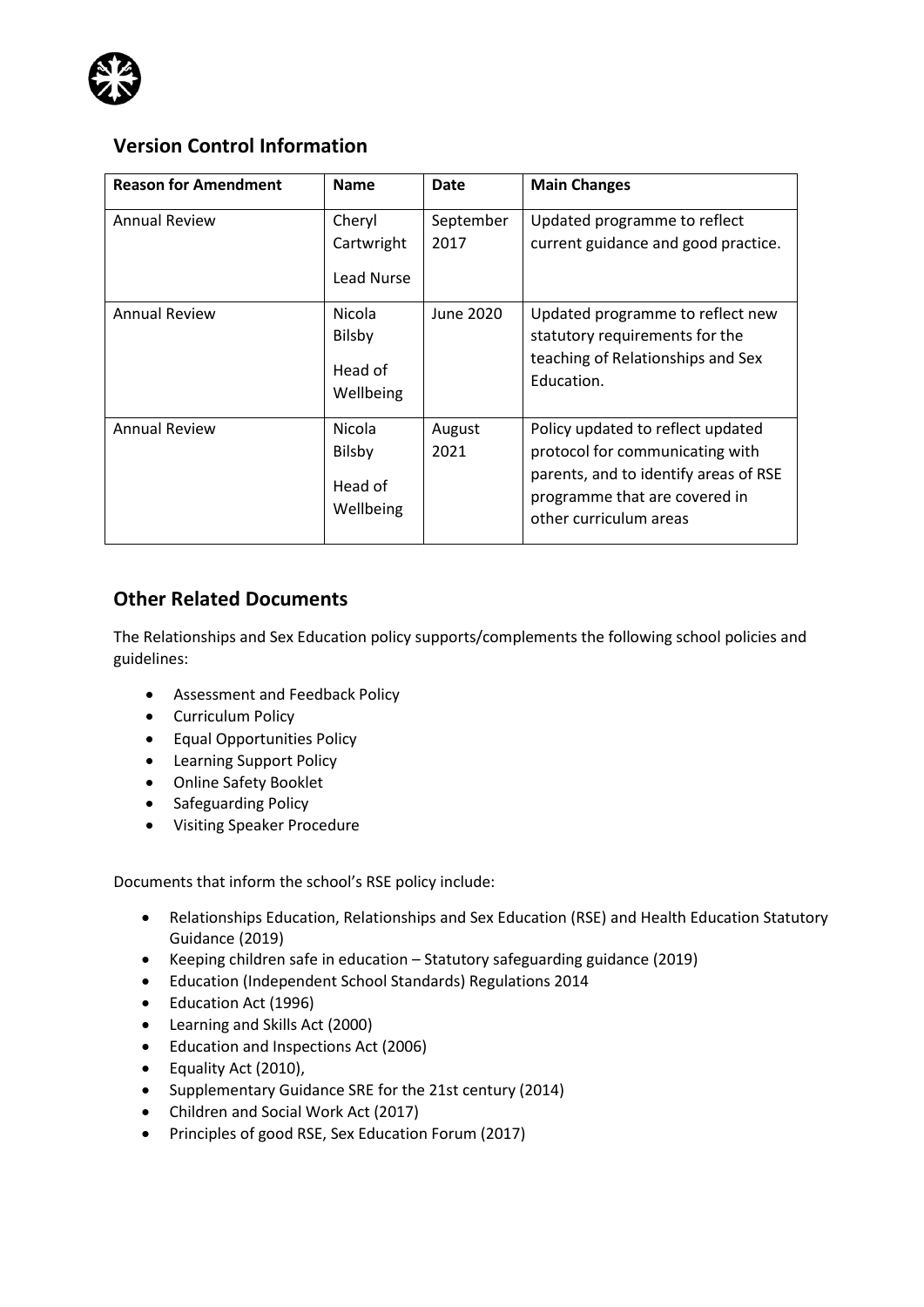

# 1 Rationale and Ethos

This policy covers our school approach to Relationships and Sex Education. It was produced by the Head of Wellbeing through consultation with the parent and pupil body, professional colleagues and school governors.

We define 'Relationships and Sex Education' (RSE) as learning about the emotional, social and physical aspects of growing up, relationships, sex, human sexuality and sexual health. We believe a comprehensive programme of RSE is fundamental for our students to have clear knowledge and understanding about the body, reproduction, sex, and sexual health. It also gives students the skills for building positive, enjoyable, respectful and non-exploitative relationships, and the skills necessary to stay safe when using social media both on and offline.

RSE will be taught sensitively and inclusively, with respect shown to the backgrounds and beliefs of students and parents as conveyed in the school aims, while always providing students with the knowledge they need of the law in this area. The first school aim is to teach in a Christian environment where students can learn about the Christian faith and spiritual values. This conveys the importance of faith in our community alongside our commitment to meet our legal requirements. Additionally, within Religious Education lessons, students will have further opportunities to discuss attitudes towards sex and relationships from Christian and other faith perspectives.

We view the partnership of home and school as vital in providing the context for Relationships and Sex Education at Eltham College since the school community is made up of a diverse range of family structures and belief systems. The school plans for this by ensuring that a broad range of perspectives on relationships and sex are explored through its curriculum; with 'respect' and 'choice' modelled as key values within lessons.

We ensure RSE is inclusive and meets the needs of all our pupils, including those with special educational needs and disabilities (SEND) by incorporating a range of approaches to learning, and providing opportunities for pupils to seek advice and guidance outside of lesson time. The key themes within the RSE curriculum will be re-visited with pupils on a regular basis and will reflect the changing needs of the pupils as they progress through the school.

Confidentiality and consent within the bounds of RSE are areas that Eltham College is mindful of since we understand that there may be additional privacy and safeguarding concerns that need to be considered. The school would never advocate a particular path of action in dealing with issues associated with relationships, sex or a particular sexual orientation. Pastorally, the school believes it is appropriate to provide students with information about external services that offer additional advice, support and guidance.

We ensure RSE fosters gender equality and LGBT+ equality by encouraging pupils to view a range of different viewpoints and highlighting issues such as everyday sexism, misogyny, homophobia and gender stereotypes and take positive action to build a culture where these are not tolerated, and any occurrences are identified and tackled.

The intended outcomes of our RSE programme are to:

- To provide information about RSE issues.
- To explore what our students know and understand about RSE related issues.
- To identify and address any learning needs.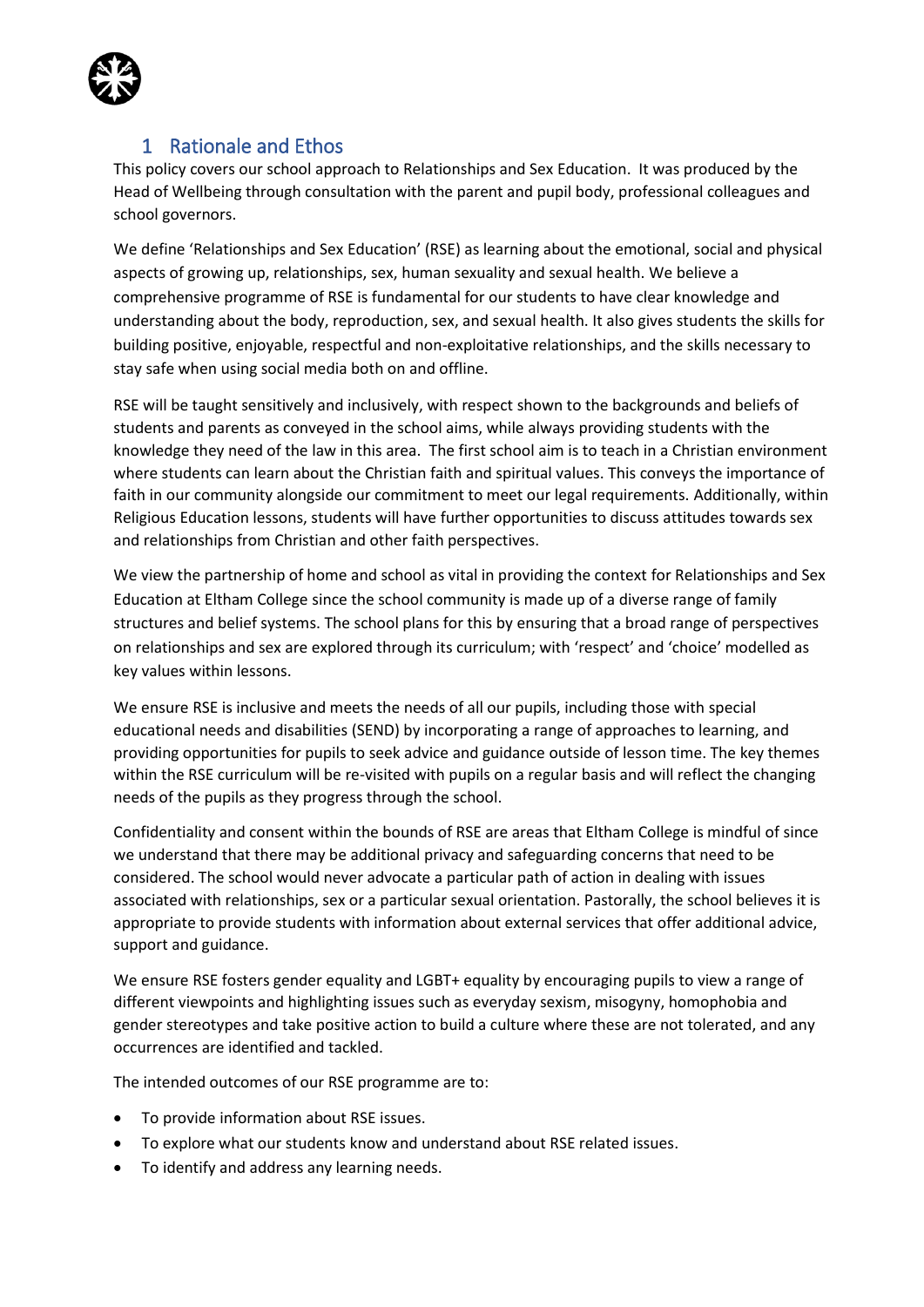

- To create a safe environment where questions and discussions relating to sexual matters can take place without embarrassment.
- To dispel myths and common misunderstandings associated with RSE.
- To explore a range of attitudes and beliefs relating to RSE issues and help students to reach their own informed views and choices for a healthier lifestyle.
- To develop respect for individuality and to encourage students to empathise and understand one another.
- To recognise the value of loving, caring and intimate relationships.
- To improve students' self-esteem.
- To appreciate the value of family life, the implications of parenthood and the needs of infants.
- To develop skills to effectively manage formative relationships and sexual situations.
- To contribute to a reduction in unwanted teenage pregnancies, sexually transmitted infections and abortion rates.
- To know where to get help and have the confidence to seek it.
- To have an understanding of the laws relating to sexual behaviour.

These issues will be approached in an age-appropriate way and often linked with the Science curriculum. For Junior School students the statutory guidance relates to the teaching of Relationships, Sex and Health Education (RSHE), and lessons will be centred around:

- Puberty and changing bodies, including both physical and emotional changes.
- Life cycles.
- Healthy relationships, boundaries and consent.
- Different families.
- Remaining safe, including online.
- Emotional maturity and empathy.

#### 2 Roles and Responsibilities

The RSE programme will be led by the Head of Wellbeing, in collaboration with the Deputy Head (Pastoral) and the Lead School Nurse. In the Junior School, RSE is one aspect of the wider Wellbeing programme and will be led by the Junior School Nurse and Form Tutors, in collaboration with the Junior School Head of Wellbeing and the Junior School Deputy Head (Pastoral)

It will be taught by people who are trained and confident in talking about issues such as:

- o healthy/unhealthy relationships
- o equality and respect
- o abuse
- o sexuality and gender identity
- o sex and consent

It will be supported by pastoral staff within the school (Heads of Section, Heads of Year, and Form Tutors) and supplemented using relevant external speakers. Teaching staff will receive RSE training on during CPD sessions (including whole-school INSED days) throughout the academic year in order to support their ability to deliver high quality and accurate lessons. It is important that staff can create a relationship of trust within RSE lessons so that students feel safe, supported and able to ask questions in an atmosphere of mutual respect (see also 5 Safe and Effective Practice).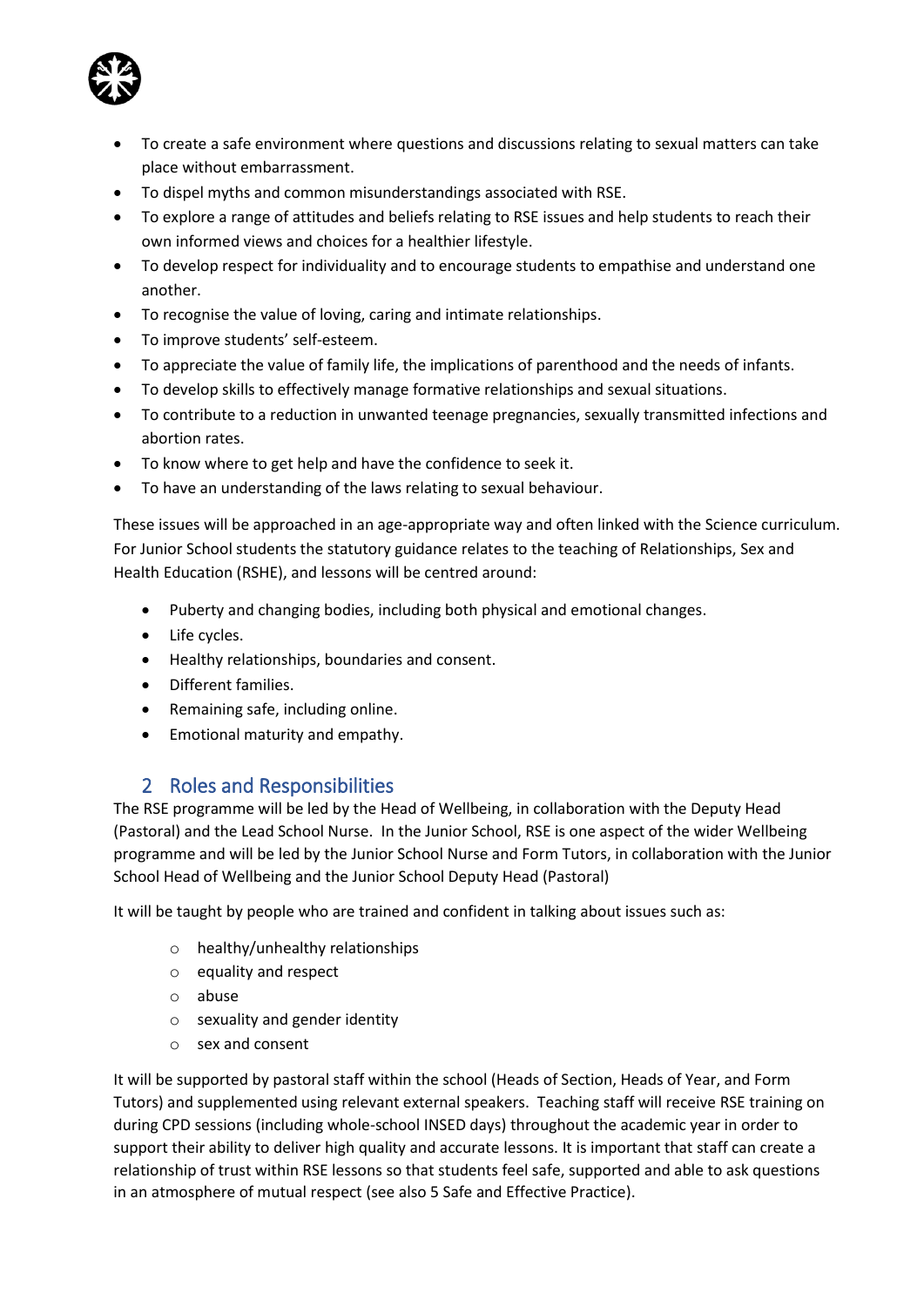

# 3 Legislation (Statutory Regulations and Guidance)

Following statutory guidance from the Department for Education issued under Section 80A of the Education Act 2002 and section 403 of the Education Act 1996, we are required to teach Relationships and Sex Education (RSE) as part of the Relationships Education, Relationships and Sex Education and Health Education (England) Regulations 2019, made under sections 34 and 35 of the Children and Social Work Act 2017. This makes Relationships Education compulsory for all pupils receiving primary education and Relationships and Sex Education (RSE) compulsory for all pupils receiving secondary education. Under the terms of the Education (Independent School Standards) Regulations 2014 we are required to teach personal, social, health and economic education which reflects the school's aim and ethos; and encourages respect for other people, paying particular regard to the protected characteristics set out in the Equality Act (2010).

Under the provisions of the Equality Act, schools must not unlawfully discriminate against pupils because of their age, sex, race, disability, religion or belief, gender reassignment, pregnancy or maternity, marriage or civil partnership, or sexual orientation (collectively known as the protected characteristics). Schools must also make reasonable adjustments to alleviate disadvantage and be mindful of the SEND Code of Practice when planning for these subjects. In teaching Relationships Education and RSE, we are required to ensure that the needs of all pupils are appropriately met, and that all pupils understand the importance of equality and respect, in compliance with the relevant provisions of the Equality Act 2010, under which sexual orientation and gender reassignment are amongst the protected characteristics.

# 4 Curriculum Design

RSE will be delivered in a way that affords dignity and shows respect to all those who make up our diverse community. It will not discriminate against any of the protected characteristics in the Equality Act and will be sensitive to the faiths and beliefs of those in the wider school community. Reflecting our Christian foundation, it will explain the importance of trust, loyalty, fidelity and the Christian understanding of marriage as the context for sexual relationships, as well as the understanding of abstinence and celibacy as positive life choices. It will also seek to explain fairly the tenets and varying interpretations of different religious communities on matters of sex and relationships and teach these viewpoints with respect. It will value the importance of faithfulness as the underpinning and backdrop for relationships.

Our RSE programme is an integral part of our whole school PSHE education provision and will encompass the 12 points that are recommended by the Sex Education Forum for good quality RSE. This is based on research evidence and is supported by a wide range of organisations. We are therefore committed to Relationships and Sex Education, which:

- 1. Is an identifiable part of a personal, social, health and economic (PSHE) education curriculum, which has planned, timetabled lessons across all the Year groups within the school
- 2. Is taught by staff regularly trained in RSE and PSHE (with expert visitors invited in to enhance and supplement the programme where appropriate)
- 3. Works in partnership with parents and carers, informing them about what their children will be learning and about how they can contribute at home
- 4. Delivers lessons where pupils feel safe and encourages participation by using a variety of teaching approaches with opportunities to develop critical thinking and relationship skills
- 5. Is based on reliable sources of information, including about the law and legal rights, and distinguishes between fact and opinion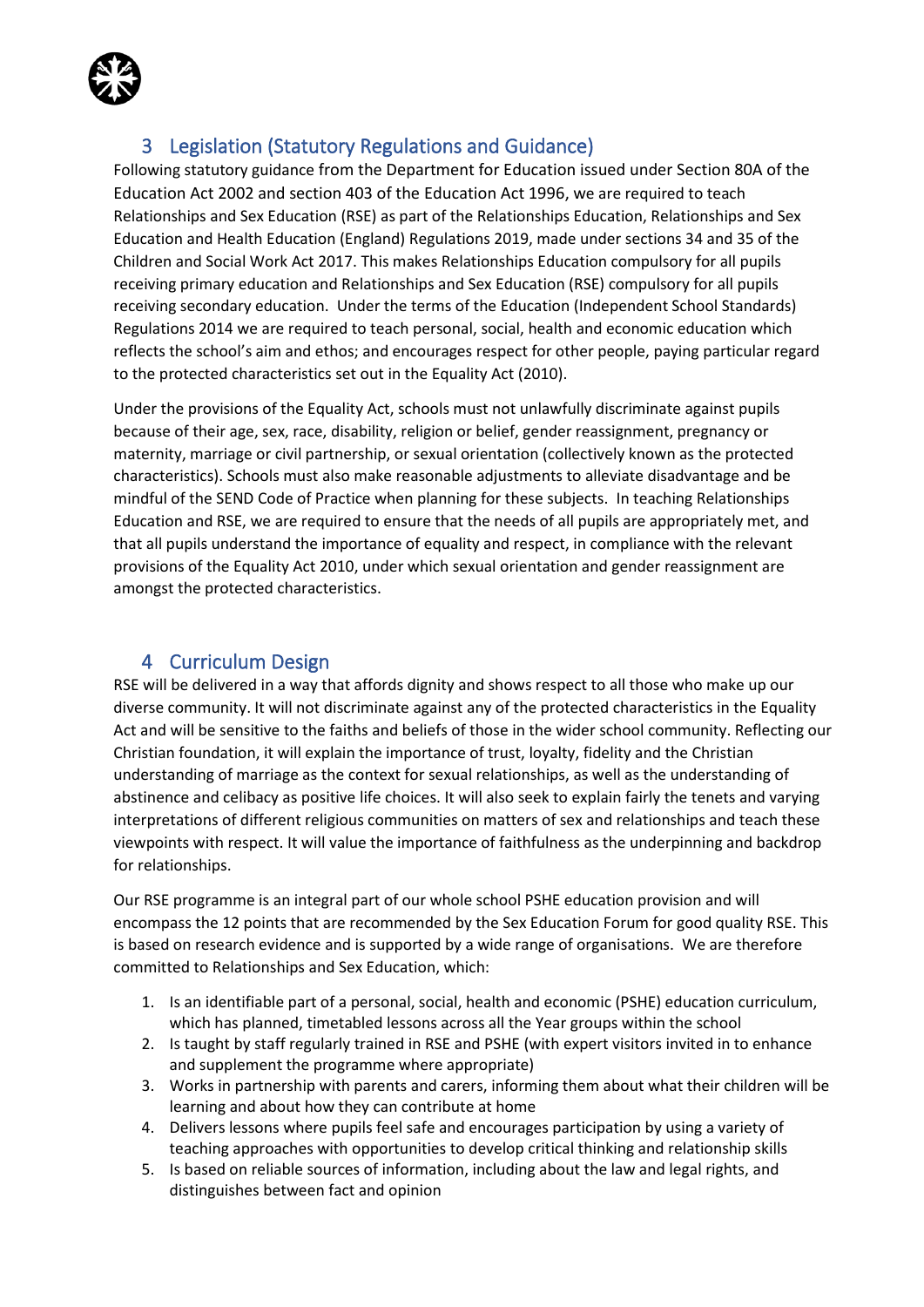

- 6. Promotes safe, equal, caring and enjoyable relationships and discusses real-life issues appropriate to the age and stage of pupils, including friendships, families, consent, relationship abuse, sexual exploitation and safe relationships online
- 7. Gives a positive view of human sexuality, with honest and medically accurate information, so that pupils can learn about their bodies and sexual and reproductive health in ways that are appropriate to their age and maturity
- 8. Gives pupils opportunities to reflect on values and influences (such as from peers, media, faith and culture) that may shape their attitudes to relationships and sex, and nurtures respect for different views
- 9. Includes learning about how to get help and treatment from sources such as the school nurse and other health and advice services, including reliable information online
- 10. Fosters gender equality and LGBT+ (lesbian, gay, bisexual, trans) equality and challenges all forms of discrimination in RSE lessons and in every-day school life
- 11. Meets the needs of all pupils with their diverse experiences including those with special educational needs and disabilities
- 12. Seeks pupils' views about RSE so that teaching can be made relevant to their real lives and assessed and adapted as their needs change

The purpose of RSE is to help children and young people to be safe, healthy and happy as they grow up and in their future lives. RSE must always be appropriate to pupils' age and stage of development and is an essential part of safeguarding. The law requires that, from September 2020, Relationships and Sex education (RSE) is taught in all secondary schools in England, and that Relationships Education is taught in all primary schools in England. In addition, elements of sex education will be taught in National Curriculum Science lessons.

Our RSE programme will be taught according to the following over-arching principles:

- Ensures students' views are actively sought to influence lesson planning and teaching.
- Encourages students to reflect on their own learning and progress by giving feedback on how their understanding has been developed as a result of engaging in RSE lessons.
- Starts early and is relevant to students at each stage in their development and maturity.
- Reflects the fact that this form of learning is relative to the context and experience of each individual student, and that different elements of the programme will become more relevant to pupils as their context changes.
- Includes the acquisition of knowledge, the development of life skills and respectful attitudes and values.
- Covers a wide range of topics with a strong emphasis on relationships, consent, rights, responsibilities to others, negotiation and communication skills, and accessing services.
- Helps students understand social media, on and offline safety, consent, violence and exploitation.
- Is both medically and factually correct and treats sex as a normal and an important part of life.
- Is inclusive of diversity gender identity, sexual orientation, disability, ethnicity, culture, age, faith or belief, or other life experience.
- Explore the issues around gender identity and the law in relation to gender recognition and the rights of transgender individuals.
- Uses active learning methods and is rigorously planned, assessed and evaluated.
- Helps students understand a range of views and beliefs about relationships and sex in society incorporating some of the mixed messages about gender, sex and sexuality from different sources including the media.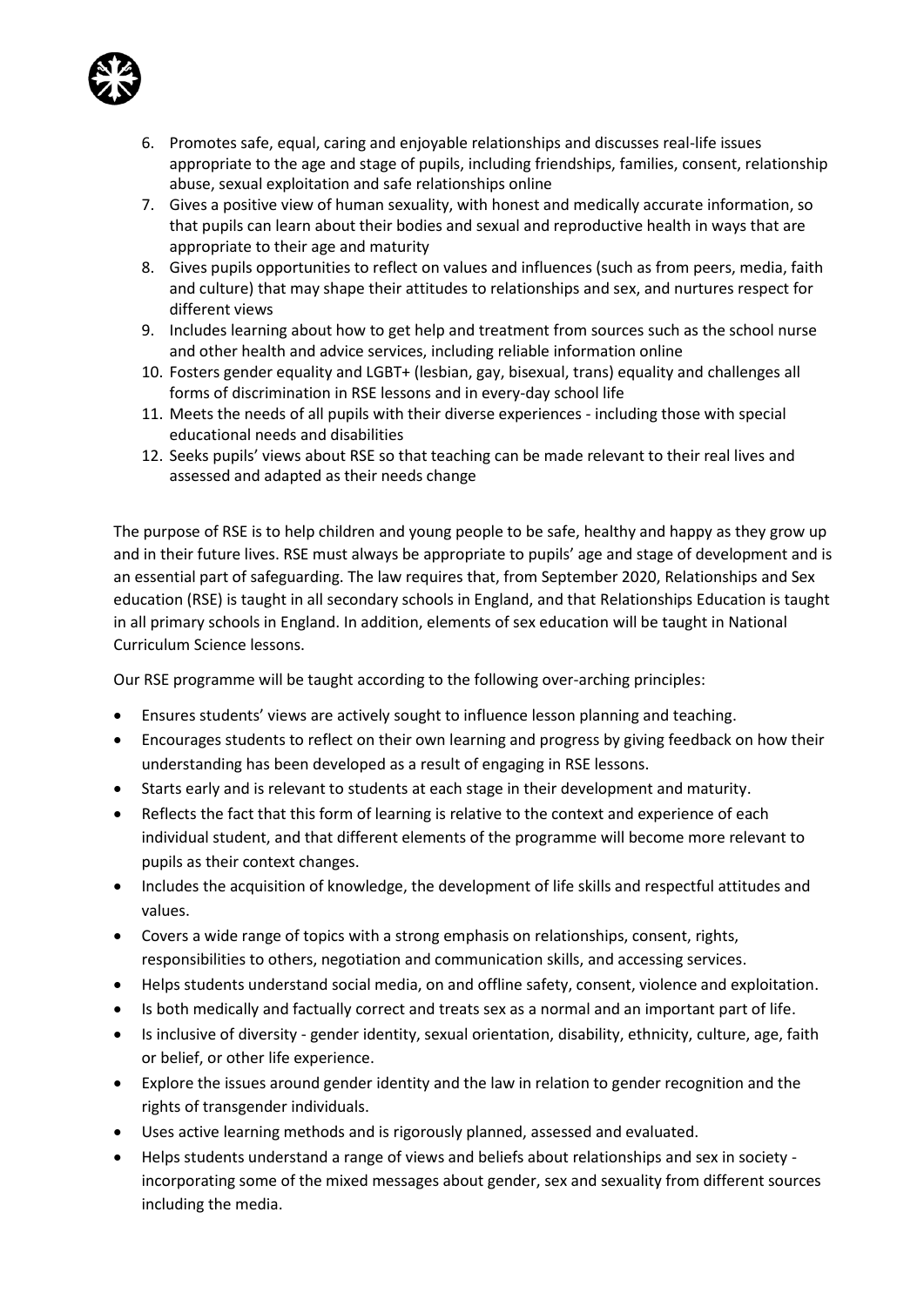

- Gives the opportunity for students to consider a range of ways to manage behaviour around sexual activity, including an understanding of pressure to engage in sexual activity before being ready to do so, and the option of abstinence.
- Teaches students about the law and their rights to confidentiality (even if under the age of 16) and is linked to school-based community health services and organisations.
- Promotes equality in relationships, recognises and challenges gender inequality and reflects girls' and boys' different experiences and needs.
- Teaches the key facts about the menstrual cycle including what is an average period, range of menstrual products and the implications for emotional and physical health.
- Addresses the physical and emotional damage caused by female genital mutilation (FGM) and teaches where to find support and that it is a criminal offence to perform or assist in the performance of FGM or fail to protect a person for whom you are responsible from FGM.
- Supports students to recognise when relationships (including family relationships) are unhealthy or abusive (including the unacceptability of neglect, emotional, sexual and physical abuse and violence, including honour-based violence and forced marriage).
- Explores the impact of relationship abuse (psychological, physical, sexual or emotional) within a range of different types of relationships, and from a variety of gender and sexuality perspectives.
- Helps students to understand the law in relation to:
	- o marriage
	- o consent, including the age of consent
	- $\circ$  violence in relationships (including against women and girls, against men and boys, or within same-sex relationships)
	- $\circ$  online behaviours including image and information sharing (including 'sexting', youthproduced sexual imagery, nudes, etc.)
	- o pornography
	- o abortion
	- o sexuality
	- o gender identity
	- o substance misuse
	- o violence and exploitation by gangs
	- o extremism/radicalisation
	- $\circ$  criminal exploitation (for example, through gang involvement or 'county lines' drugs operations)
	- o hate crime
	- o female genital mutilation (FGM)

An overview of the learning in each year group can be found on the school website.

Some of the content of the RSE programme may also be taught within other curriculum areas, for example within the Science curriculum in Biology lessons, and within the programme of study for Religious Studies. Further details about the overlap between the RSE curriculum and these other subjects can be found in Appendix 1: RSE TOPICS Cross-curricular Reference Points.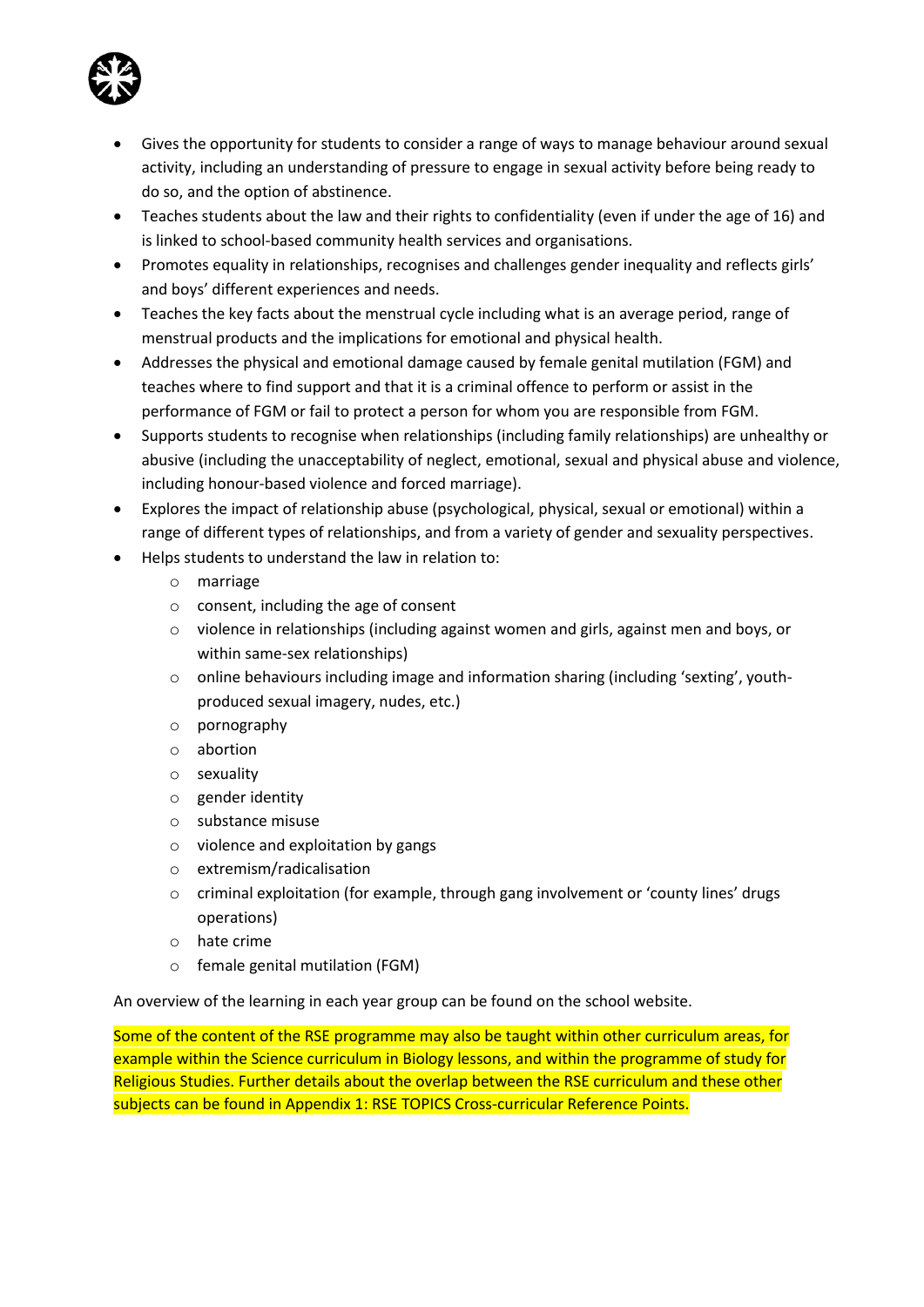

### 5 Safe and Effective Practice

We will maintain a safe learning environment by ensuring that teachers and pupils are following ground rules for each RSE lesson, covering the following principles recommended by the PSHE Association:

• **OPENNESS**

*We will be open and honest, but not discuss directly our own or others' personal lives. We will discuss general situations as examples but will not use names or descriptions which could identify anyone. We will not put anyone 'on the spot'.*

• **KEEP THE CONVERSATION IN THE ROOM**

*We will keep the conversation within the room and we know that our teacher will not repeat what is said in the classroom unless they are concerned someone is at risk, in which case they will follow the school's safeguarding policy.*

- **NON-JUDGMENTAL APPROACH** *It is okay for us to disagree with another person's point of view but we will not judge anyone, make fun of anyone, or put anyone down. We will 'challenge the opinion not the person'.*
- **RIGHT TO PASS** *Taking part is important. However, we have the right to pass on answering a question or participating in an activity.*
- **MAKE NO ASSUMPTIONS** *We will not make assumptions about people's values, attitudes, behaviours, life experiences or feelings.*
- **LISTEN TO OTHERS**

*We will listen to the other person's point of view and expect to be listened to.*

- **USE OF LANGUAGE** *We will use the correct terms for the things we will be discussing rather than the slang terms, as they can be offensive. If we are not sure what the correct term is we will ask our teacher.*
- **ASK QUESTIONS** *We know that no question is a stupid question. We will not ask questions that deliberately seek to embarrass anyone else. There is a question box for anonymous questions.*
- **SEEKING HELP AND ADVICE**

*If we need further help or advice, we know how and where to seek it confidentially, both in school and in the community. We will encourage friends to seek help if we think they need it.*

These are most effective when they are written in students' own words, displayed in the classroom, monitored by pupils themselves, and followed consistently by the teacher as well as the pupils.

Distancing techniques such as question boxes are used to allow students to anonymously ask questions about sensitive issues, and to provide the teacher the opportunity to prepare answers to difficult topics. All staff teaching RSE will be supported by the Head of Wellbeing and the Lead Nurse.

#### 6 Safeguarding

At the heart of effective RSE education is a focus on keeping children safe, and as such we play an important role in preventative education. Keeping Children Safe in Education (KCSIE) sets out that all schools and colleges should ensure children are taught about safeguarding, including how to stay safe online, as part of providing a broad and balanced curriculum. Good practice allows students an open forum to discuss potentially sensitive issues. We recognise that such discussions can lead to increased safeguarding reports. Students will therefore be made aware of how to raise their concerns or make a report and how any report will be handled. This should include processes when they have a concern about a friend or peer.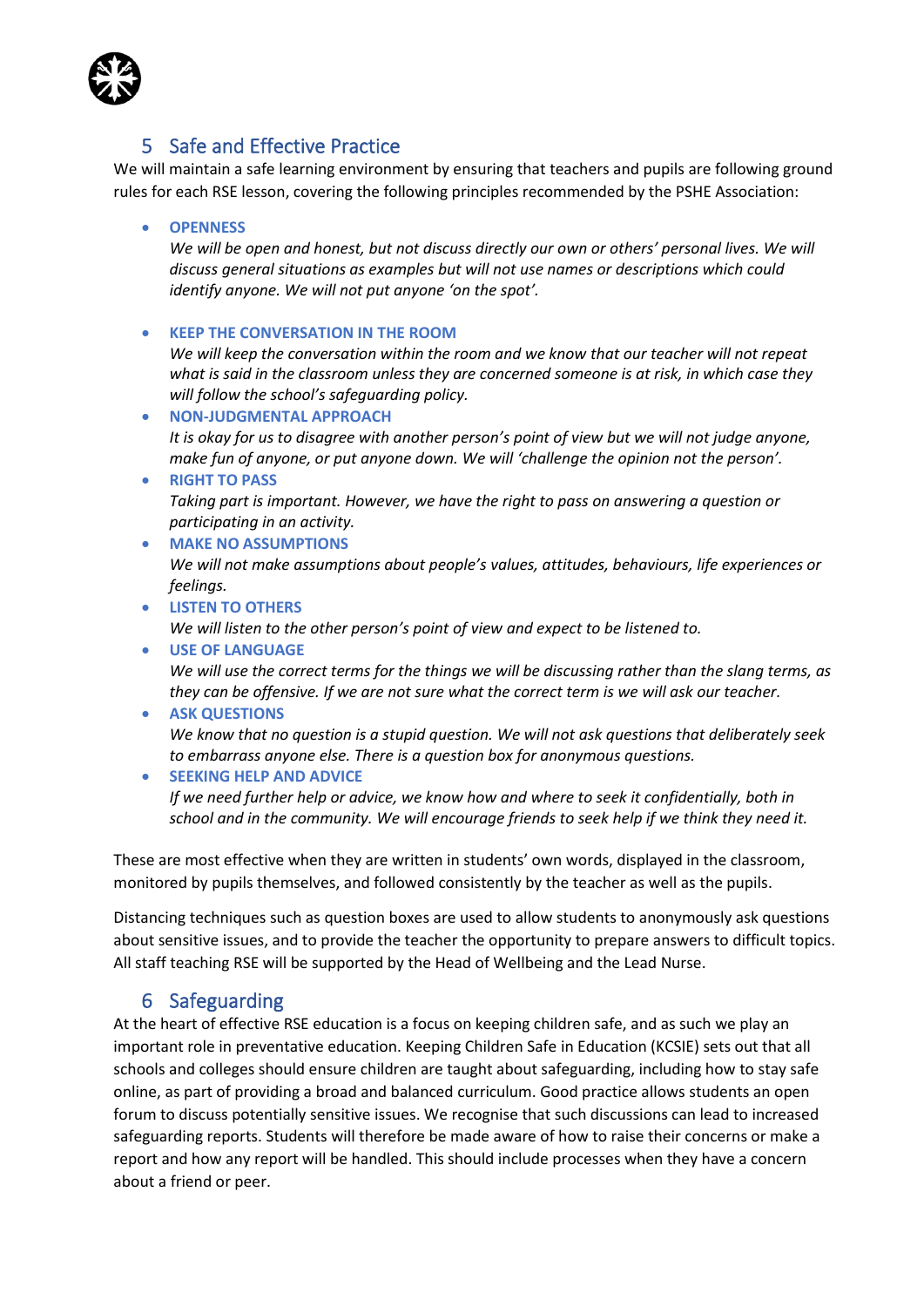

Teachers are aware that effective RSE, which brings an understanding of what is and what is not appropriate in a relationship, can lead to a disclosure of a child protection issue, and of what they are required to do in this instance by following the school Safeguarding Policy.

The protocol for inviting visitors into lessons is explained in the school Visiting Speaker Procedure documentation. All visitors/external agencies which support the delivery of RSE will be required to sign in upon arrival at the school, should wear a visitor's badge at all times, and be accompanied by a member of school staff.

#### 7 Engaging Stakeholders

RSE within Eltham College is a partnership between home and school. Parents will be informed about the policy through consultation and feedback. The policy will be available to parents through the school website.

We are committed to working with parents and carers by:

- ensuring that they are fully aware of what is being taught within the RSE programme by providing access via the school website to termly Schemes of Work, along with outline lesson information and discussion points
- provide additional resources and support through the school website, for example Wellbeing podcasts, or by signposting useful information via e-mail
- offering parent information sessions and talks from visiting speakers to complement sessions that have been delivered to pupils.
- notifying parents when Relationships and Sex Education will be taught by e-mail communication, and within the termly Wellbeing Bulletin

Any parental enquiries regarding the RSE curriculum, should be addressed directly to the Head of Wellbeing, who will be able to provide further information about the content of the programme.

We recognise that parents/carers have the right to withdraw their children from RSE content that is not part of statutory National Curriculum Science, however we will do this in negotiation with them to ensure that the student will not be significantly disadvantaged. If a parent/carer requests that their child be removed from relationships and sex education, we will meet with them to discuss the benefits of receiving this important education and any detrimental effects that withdrawal might have on the child. This could include any social and emotional effects of being excluded, as well as the likelihood of the child hearing their peers' version of what was said in the classes, rather than what was directly said by the teacher. We aim to maintain a constructive dialogue with them that is respectful of their viewpoint.

Governors will be informed of the RSE policy and curriculum through consultation and discussion of the relevant legislation and supporting documentation.

Student voice will be used to review and tailor our RSE programme to match the different needs of pupils, and will be sought using a variety of forums, such as MS Forms, or student discussion groups.

# 8 Monitoring, Reporting and Evaluation

We have the same high expectations of the quality of pupils' work in RSE as for other curriculum areas. A strong curriculum will build on the knowledge pupils have previously acquired, including in other subjects, with regular feedback provided on pupil progress. Lessons will be planned to ensure that